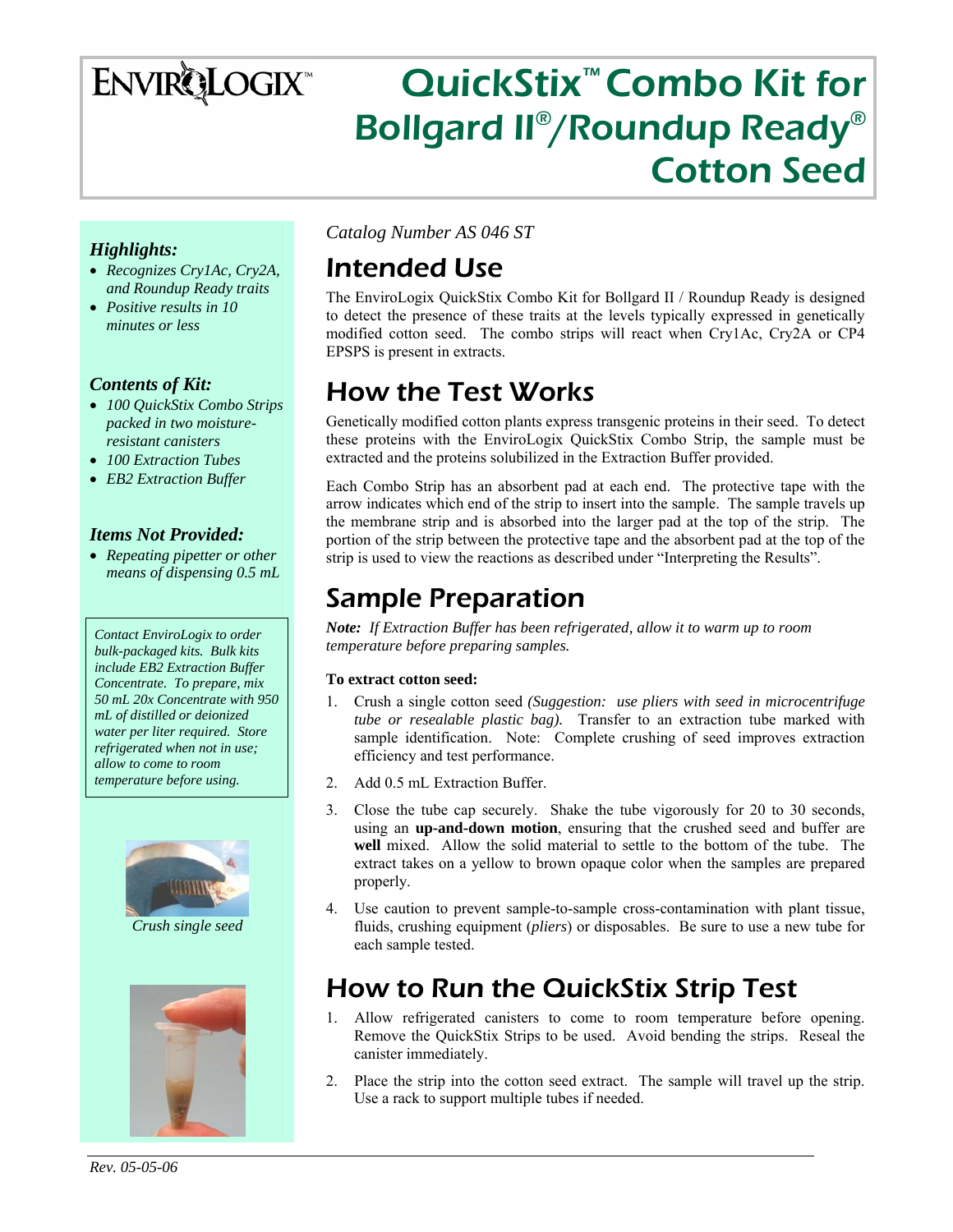- 3. Allow the strip to develop for 10 minutes before making final assay interpretations. Positive sample results may become obvious much more quickly.
- 4. To retain the strip, cut off and discard the bottom section of the strip covered by the arrow tape.

## Interpreting the Results

Development of the Control Line within 10 minutes indicates that the strip has functioned properly. Any strip that does not develop a Control Line should be discarded and the sample re-tested using another strip.

**One Line** – If the extract is from a negative sample, containing neither Cry1Ac, Cry2A, nor CP4 EPSPS protein, the strip will only show the Control Line, about 4 mm below the top pad.

**Two to Four Lines** – If the extract is from a sample containing Cry1Ac proteins, Cry2A proteins, and/or CP4 EPSPS (Roundup Ready) proteins, the appropriate test line(s) will appear. A Test Line for extracts containing Cry1Ac protein will appear about 4 mm below the Control Line. A Test Line for extracts containing Cry2A protein will appear about 8 mm below the Control Line. A Test Line for extracts containing CP4 EPSPS protein will appear about 12 mm below the Control Line. See interpretation guide below.

|                       |                        | <b>Interpretation Guide</b> |                      |                      |                      |                      |                      |                      |                      |
|-----------------------|------------------------|-----------------------------|----------------------|----------------------|----------------------|----------------------|----------------------|----------------------|----------------------|
| $rac{5}{2}$<br>RRICIV |                        | +RR, +Cry2A, +Cry 1Ac       | -RR, +Cry2A, +Cry1Ac | +RR, -Cry2A, +Cry1Ac | +RR, +Cry2A, -Cry1Ac | -RR, -Cry2A, +Cry1Ac | +RR, -Cry2A, -Cry1Ac | -RR, +Cry2A, -Cry1Ac | -RR, -Cry2A, -Cry1Ac |
|                       | Control Line           |                             |                      |                      |                      |                      |                      |                      |                      |
|                       | Cry1Ac Test Line       |                             |                      |                      |                      |                      |                      |                      |                      |
|                       | Cry2A Test Line        |                             |                      |                      |                      |                      |                      |                      |                      |
|                       | RR<br><b>Test Line</b> |                             |                      |                      |                      |                      |                      |                      |                      |

─ *indicates where a line will appear on the Strip*

Please note that for ease of interpretation, the labels on each strip list the proteins in the order that their Test Lines appear, bottom (arrow end) to top (lot number end).

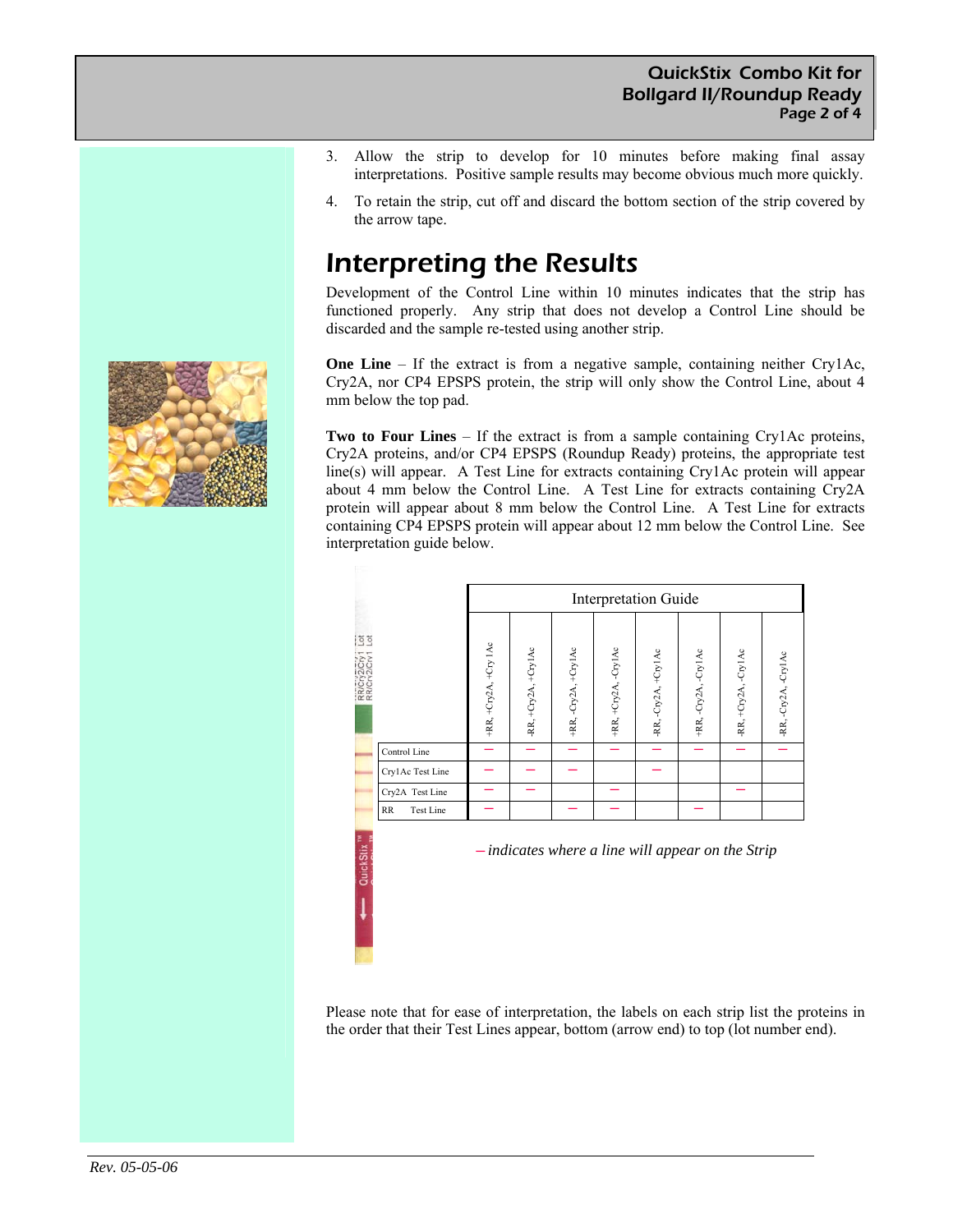### Cross-reactivity

The following materials have been tested with this kit and have been found to cause no false positive results:

• GMO Materials as listed in Table 1 below.



# Kit Storage

This Kit can be stored at room temperature, or refrigerated for a longer shelf life. Please note the shelf life on the kit label for each storage temperature. The kit may be used in field applications; however, prolonged exposure to high temperatures may adversely affect the test results. Do not open the desiccated canister until ready to use the test strips.

### Precautions and Notes

- This kit is designed for screening for presence or absence only and is not meant to be quantitative.
- This product is currently not applicable for use in any other crop than cotton.
- As with all tests, it is recommended that results be confirmed by an alternate method when necessary.
- The assay has been optimized to be used with the protocol and with the buffer provided in the kit. Deviation from this protocol may invalidate the results of the test.
- A negative result with this kit does not mean that the sampled tissue has not been otherwise genetically modified.
- A strong positive result may safely be interpreted in as little as 2 minutes after sample addition. It is not safe, however, to conclude that a sample is negative before a full 10 minutes has elapsed.
- Protect all components from hot or cold extremes of temperature when not in use. Do not leave in direct sunlight or in vehicle.